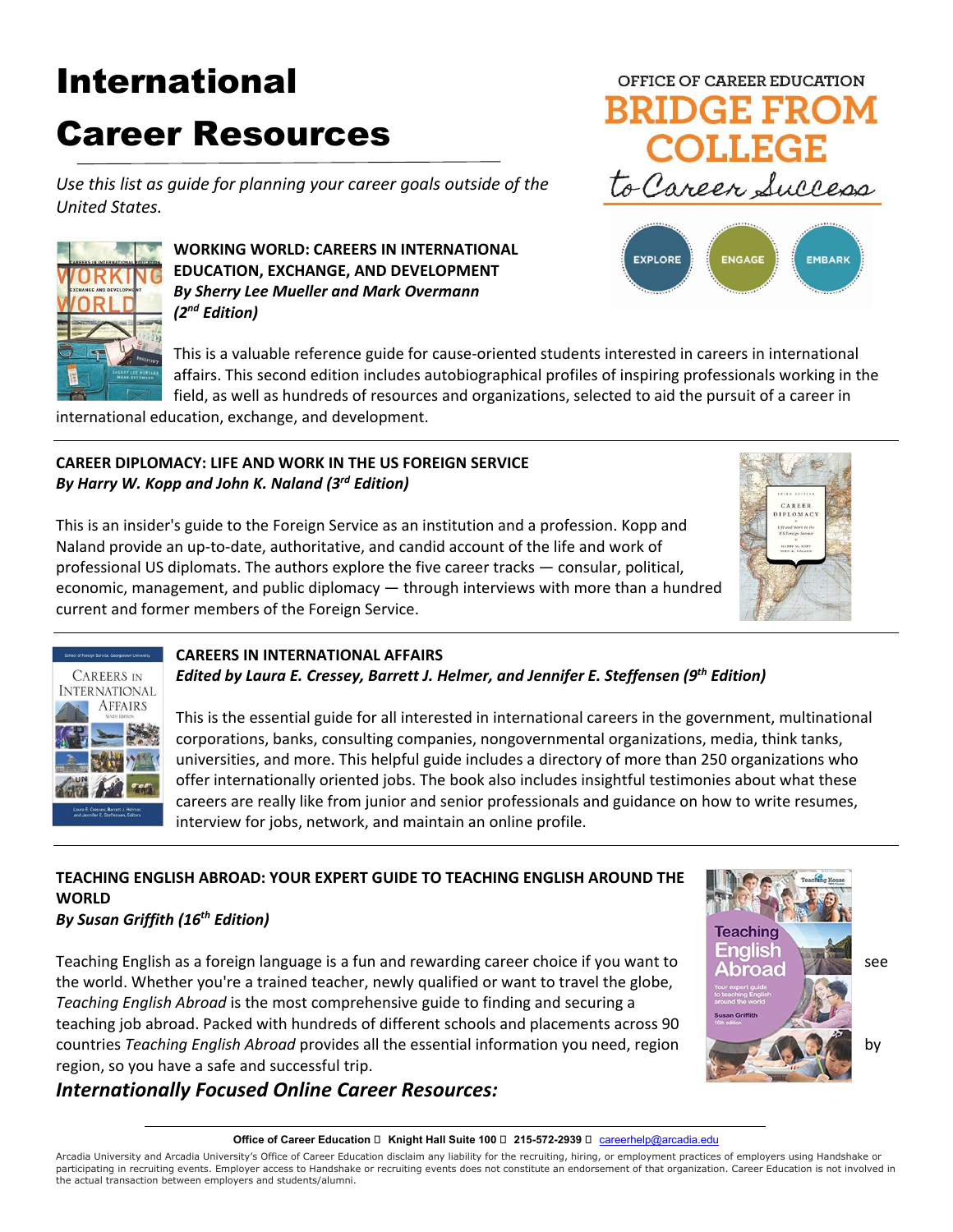#### • [AIESEC](http://aiesec.org/) <http://aiesec.org/>

Active in over 107 countries and has over 50,000 members. As a youth-run organization, they work to provide opportunities to develop young leaders by placing students in internships and international learning environments.

- [OverseasJobs.com](http://www.overseasjobs.com/) <http://www.overseasjobs.com/> International jobs data base of positions available in companies around the world. Also provides job search resources.
- [The Riley Guide](http://www.rileyguide.com/internat.html) <https://www.myperfectresume.com/how-to/career-resources/internat/> Index of international job search sites

#### **Visa/Work Permits**

• [Work Permit](http://www.workpermit.com/) <http://www.workpermit.com/> Information on visa and work permit requirements in UK, US, Canada, and Australia.

## **Specialized Resources (Country/Program/Industry Specific)**

- [Alfa Fellowship Program](http://www.cdsintl.org/alfa) [http://culturalvistas.org/programs/abroad/alfa-fellowship-program](http://culturalvistas.org/programs/abroad/alfa-fellowship-program/)  US citizens between 25 and 35 with graduate degree or equivalent experience can get fully funded professional assignments in Russian business, media, law, public policy, and NGOs.
- [Bosch Foundation Fellowship Program](http://www.culturalvistas.org/programs-for-students-and-professionals/professional-fellowships/robert-bosch-foundation-fellowship-program) [http://culturalvistas.org/programs/abroad/robert-bosch-foundation](http://culturalvistas.org/programs/abroad/robert-bosch-foundation-fellowship/)[fellowship/](http://culturalvistas.org/programs/abroad/robert-bosch-foundation-fellowship/)

The Bosch Foundation offers a nine-month professional development program in Germany. Intended for graduates, especially with masters' degrees and work experience.

- [Cultural Vistas](http://culturalvistas.org/programs-for-students-and-professionals/internships-abroad) <http://culturalvistas.org/programs/abroad/> Summer and semester internships available in Argentina, Chile, Spain, Germany. Work authorization and support for internships available in Germany, France and Switzerland. Placement for students in all fields of study range from 2-12 months.
- [DAAD Internships in Germany](https://www.daad.org/) <https://www.daad.org/> Various internships in government sectors and STEM research opportunities
- [DevelopmentAid](http://www.developmentaid.org/) [https://www.developmentaid.org/#!/home](http://www.developmentaid.org/)  Brings together information for developmental professionals, NGOs, consultancy firms and donors. Organizations can post jobs and view profiles of jobseekers.
- [DevNet Jobs](http://www.devnetjobs.org/) <http://www.devnetjobs.org/> Information on International Development Jobs and Consultancy Opportunities.
- [Euro Jobs](http://www.eurojobs.com/) <https://www.eurojobs.com/> Job listings sorted by country and a CV (resume) post.
- [Eurograduate Live](http://www.eurograduate.com/) <http://www.eurograduate.com/> Job listings in Europe, and a really helpful explanation of how to develop a CV and prepare for an interview in the different European countries.
- [Foreign Policy Association's Job Board](https://careernext.ceu.edu/resource/foreign-policy-association-job-board) [https://careernext.ceu.edu/resource/foreign-policy-association-job](https://careernext.ceu.edu/resource/foreign-policy-association-job-board)[board](https://careernext.ceu.edu/resource/foreign-policy-association-job-board) A non-profit organization dedicated to inspiring the American public to learn more about the world.
- [IAESTE](http://www.iaeste.org/) <http://www.iaeste.org/> Paid internship placements for students in the STEM fields for 2-12 months, drawing from a network of over 80 countries across Europe, Latin America, Asia, and Africa.
- [International Economic Development Council](http://www.iedconline.org/?p=Links_International) [http://www.iedconline.org/?p=Links\\_International](http://www.iedconline.org/?p=Links_International)  General links for more information on economic development, but make sure to look on the right side for links specific to Africa, Asia, Canada, Europe, and Australia.
- [International Affairs Resources](http://www2.etown.edu/vl/research.html) <http://www2.etown.edu/vl/research.html> List of research institutes in international affairs.

Arcadia University and Arcadia University's Office of Career Education disclaim any liability for the recruiting, hiring, or employment practices of employers using Handshake or participating in recruiting events. Employer access to Handshake or recruiting events does not constitute an endorsement of that organization. Career Education is not involved in the actual transaction between employers and students/alumni.